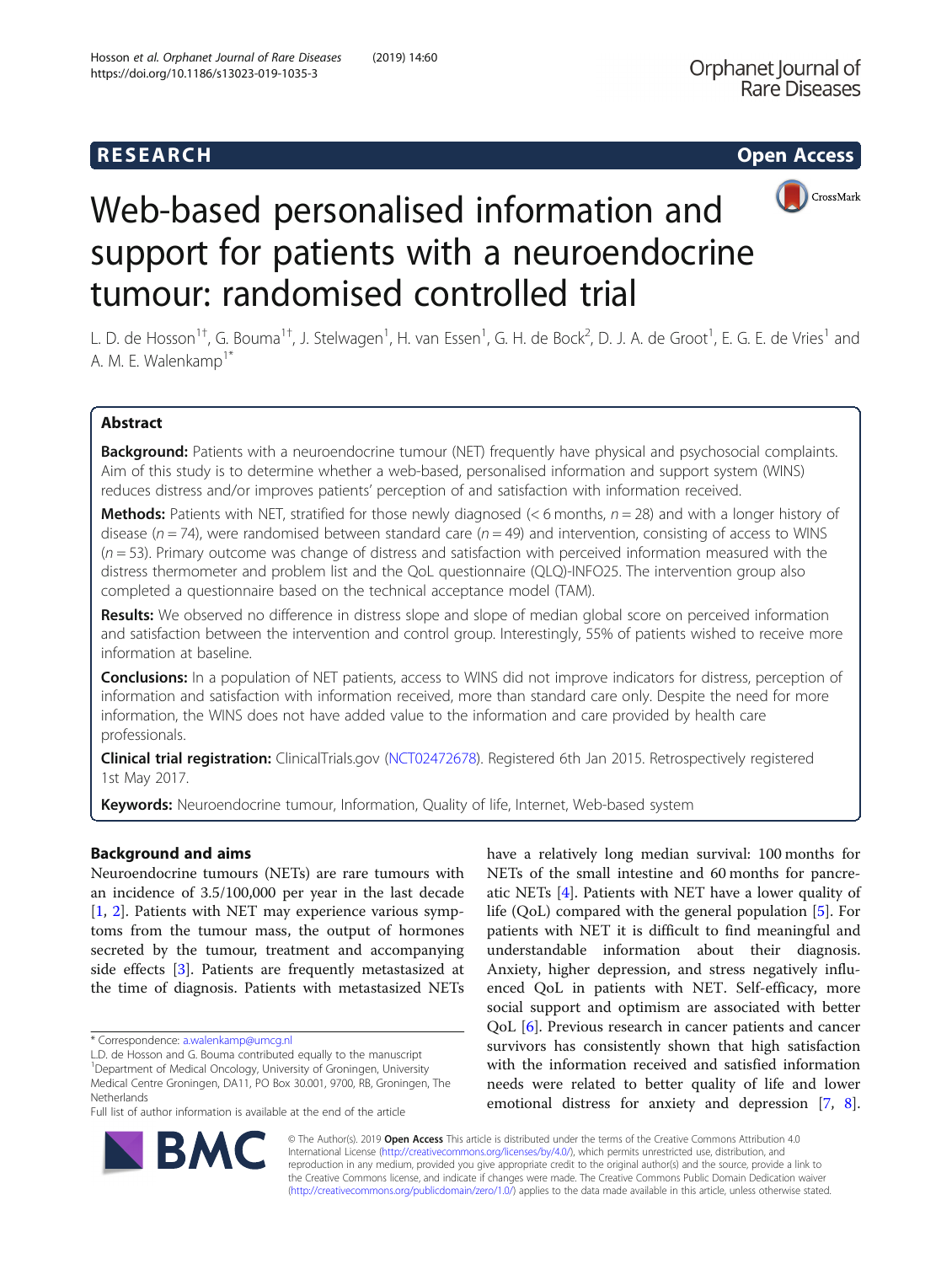<span id="page-1-0"></span>Furthermore internet-based support programs are effective in improving psychosocial and physical symptoms in cancer patients [\[9](#page-6-0)]. In addition, in an observational study of NET patients using qualitative interviews, 7 out of 18 patients found the internet to be a useful source of general information [[10\]](#page-6-0).

We previously developed a web-based personalised information and support system (WINS), for patients with NETs with the aim of reducing distress and/or improving patients' perception of and satisfaction with information received.

A pilot study demonstrated the feasibility of using WINS in patients with NET [[11\]](#page-6-0). Based on these results and on patients' recommendations, we developed the current version of WINS, which was used in the present study. The aim of this randomised trial is to determine whether WINS reduces distress and/or improves NETs patients' perception of and satisfaction with information received.

#### Results

#### Patients

Between May 2015 and October 2016, we included 105 patients in the study (Fig. 1). The trial was ended when 91 patients completed the study. Of the 91 patients who completed the study, 46 (12 newly diagnosed) patients were randomised to the intervention group. Baseline characteristics of included patients are shown in Table [1](#page-2-0). At baseline, 78 patients had previously visited the internet for information on NET before randomisation. At baseline, 50 patients stated that they wanted to receive more information compared to 31 at end of study. At baseline, 4 patients answered that they would prefer to

receive less information. At the end of study no patients gave this answer.

#### Primary outcomes

The median distress level in both groups was 3 before and after study (Tables [2,](#page-2-0) [3\)](#page-3-0). A significant difference in distress was found for only the domain 'social problems'; at end of study 12 patients in the control group of 45, reported social problems compared to 7 patients at baseline. Four patients at end of study in the intervention group of 46 patients, compared to 10 patients at baseline were found to have social problems ( $p < 0.01$ ). The median global score for patients' perception of and satisfaction with information received, did not improve in the intervention group relative to the control group (Tables [2](#page-2-0), [4](#page-3-0)). Interestingly, 53 and 57% of patients in the control and intervention group wish to receive more information, respectively. After the intervention less patients in the control group (31%) wished to receive more information versus the patients in the intervention group (38%).

Most patients agreed with the statements mentioned in the additional questionnaire (Table [5](#page-4-0)). During the study, the median number of visits to the website was 3 (range 2–4), and only 3 patients used the opportunity to ask questions and consult with the researcher for clinical purposes. Other questions were about technical or logistical aspects.

#### Newly diagnosed patients

The planned subgroup analysis for newly diagnosed patients did not detect any difference in this subgroup regarding the global score for distress and the problem

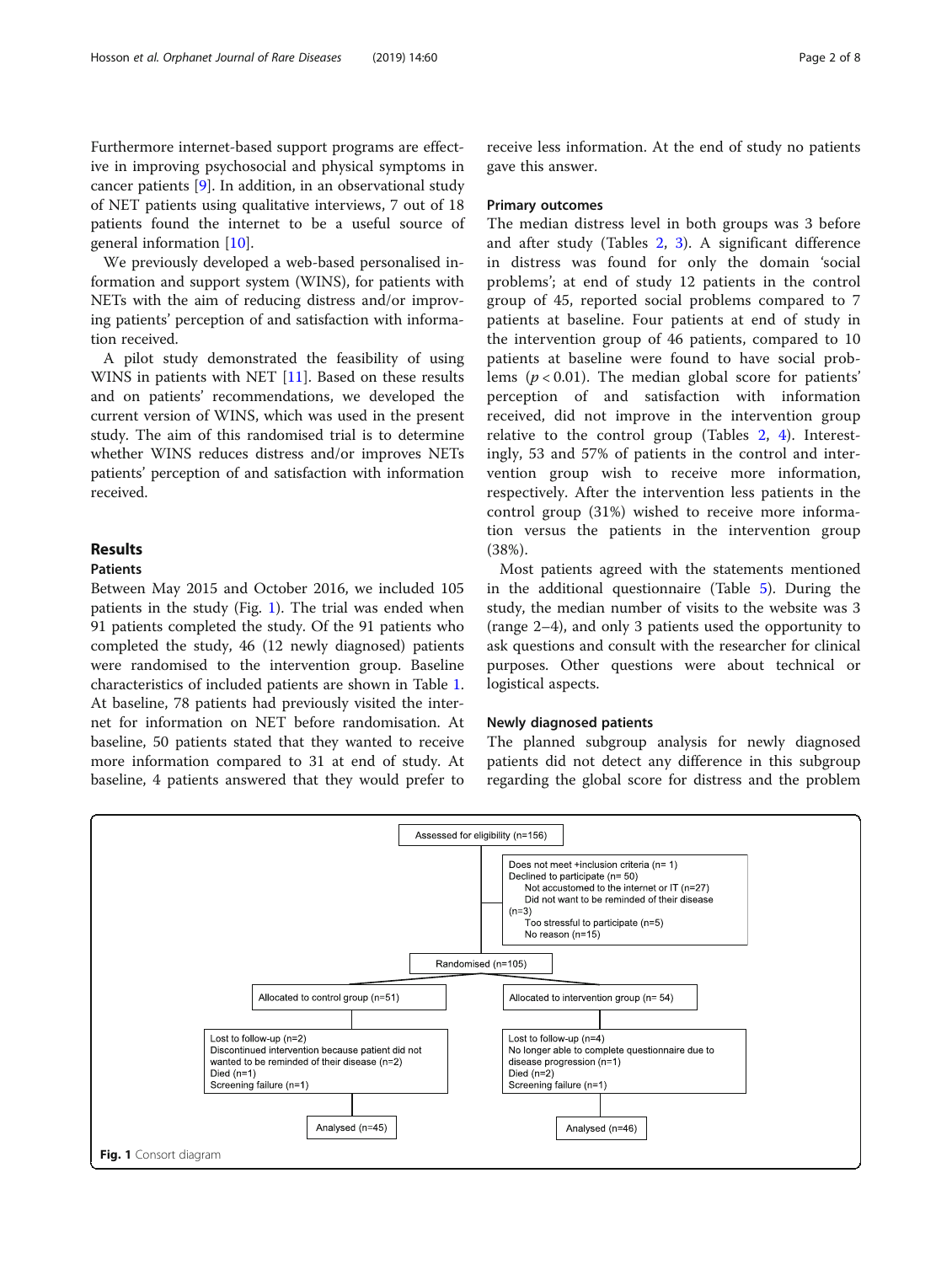#### <span id="page-2-0"></span>Table 1 Baseline characteristics

|                                             | All patients<br>$n = 91$ | Control group<br>$n = 45$ | Intervention group<br>$n = 46$ |
|---------------------------------------------|--------------------------|---------------------------|--------------------------------|
| Newly diagnosed patients $n$ (%)            | 25(27)                   | 13 (29)                   | 12(26)                         |
| Sex (female) n (%)                          | 42 (46)                  | 23(51)                    | 19 (41)                        |
| Age mean in years (sd)                      | 62(8)                    | 63(7)                     | 62 (10)                        |
| Location of primary tumor: $n$ (%)          |                          |                           |                                |
| Pancreas                                    | 21(23)                   | 9(20)                     | 12(26)                         |
| Intestine                                   | 53 (58)                  | 26 (58)                   | 27 (59)                        |
| Stomach/duodenum                            | 3(3)                     | 2(4)                      | 1(2)                           |
| Colorectal                                  | 2(3)                     | 2(4)                      | 1(2)                           |
| Bronchopulmonal                             | 1(1)                     | 1(2)                      | 0(0)                           |
| Appendix                                    | 1(1)                     | 1(2)                      | 0(0)                           |
| Unknown/other                               | 9(10)                    | 4(9)                      | 5(11)                          |
| Duration of disease in months: mean (SD)    | 41 (56)                  | 33 (38)                   | 50 (66)                        |
| Disease grade: n (%)                        |                          |                           |                                |
| $\mathbf{1}$                                | 57 (63)                  | 27(60)                    | 30(65)                         |
| $\overline{2}$                              | 21(23)                   | 12(27)                    | 9(20)                          |
| Unknown                                     | 13(14)                   | 6(13)                     | 7(15)                          |
| Marital state (Married) n (%)               | 75 (82)                  | 34 (76)                   | 41 (89)                        |
| Education (Polytechnic or university) n (%) | 33 (37)                  | 16(36)                    | 17(38)                         |
| Internet use $n$ (%)                        |                          |                           |                                |
| Daily                                       | 86 (96)                  | 40 (91)                   | 46 (100)                       |
| For information about the disease           | 78 (87)                  | 37 (82)                   | 41 (89)                        |
| Treatment during study: n (%)               |                          |                           |                                |
| Surgery                                     | 7(8)                     | 2(4)                      | 5(11)                          |
| PRRT                                        | 2(2)                     | 1(2)                      | 1(2)                           |
| SSA                                         | 64 (70)                  | 32 (71)                   | 32 (70)                        |
| Systemic treatment other than SSA           | 17 (19)                  | 9(20)                     | 8(17)                          |
| Treatment before study: n (%)               |                          |                           |                                |
| Surgery                                     | 52 (57)                  | 26 (58)                   | 26 (57)                        |
| PRRT                                        | 2(2)                     | 0(0)                      | 2(4)                           |
| Radiotherapy                                | 3(3)                     | 0(0)                      | 3(6)                           |
| SSA                                         | 65 (71)                  | 32 (71)                   | 33 (72)                        |
| Systemic treatment other than SSA           | 23 (25)                  | 12 (26)                   | 11(24)                         |
| Other (RFA)                                 | 1(1)                     | 0(0)                      | 1(2)                           |

 $n =$  number, PRRT = peptide receptor radionucleide therapy, RFA = radiofrequency ablation, SSA = somatostatin analogue

Table 2 Primary outcome, distress and global score of perceived information and satisfaction (EORTC QLQ-INFO25)

|                                       | Control group ( $n = 45$ ) |                        | Intervention group ( $n = 46$ ) |                        |           |
|---------------------------------------|----------------------------|------------------------|---------------------------------|------------------------|-----------|
| Outcome                               | Pre<br>Median (range)      | Post<br>Median (range) | Pre<br>Median (range)           | Post<br>Median (range) |           |
| Distress level (0-10)                 | $3(1-5)$                   | $3(1-5)$               | $3(2-5)$                        | $3(1-5)$               | <b>NS</b> |
| Global Score EORTC QLQ-INFO25 (0-100) | 49 (37–55)                 | $51(42 - 59)$          | $45(33-56)$                     | 38 (47-57)             | <b>NS</b> |

Higher scores mean more distress and more/better information and satisfaction

 $NS =$  no significant difference, Pre Median = median score at baseline, Post median = median score a 12 weeks, range = interquartile range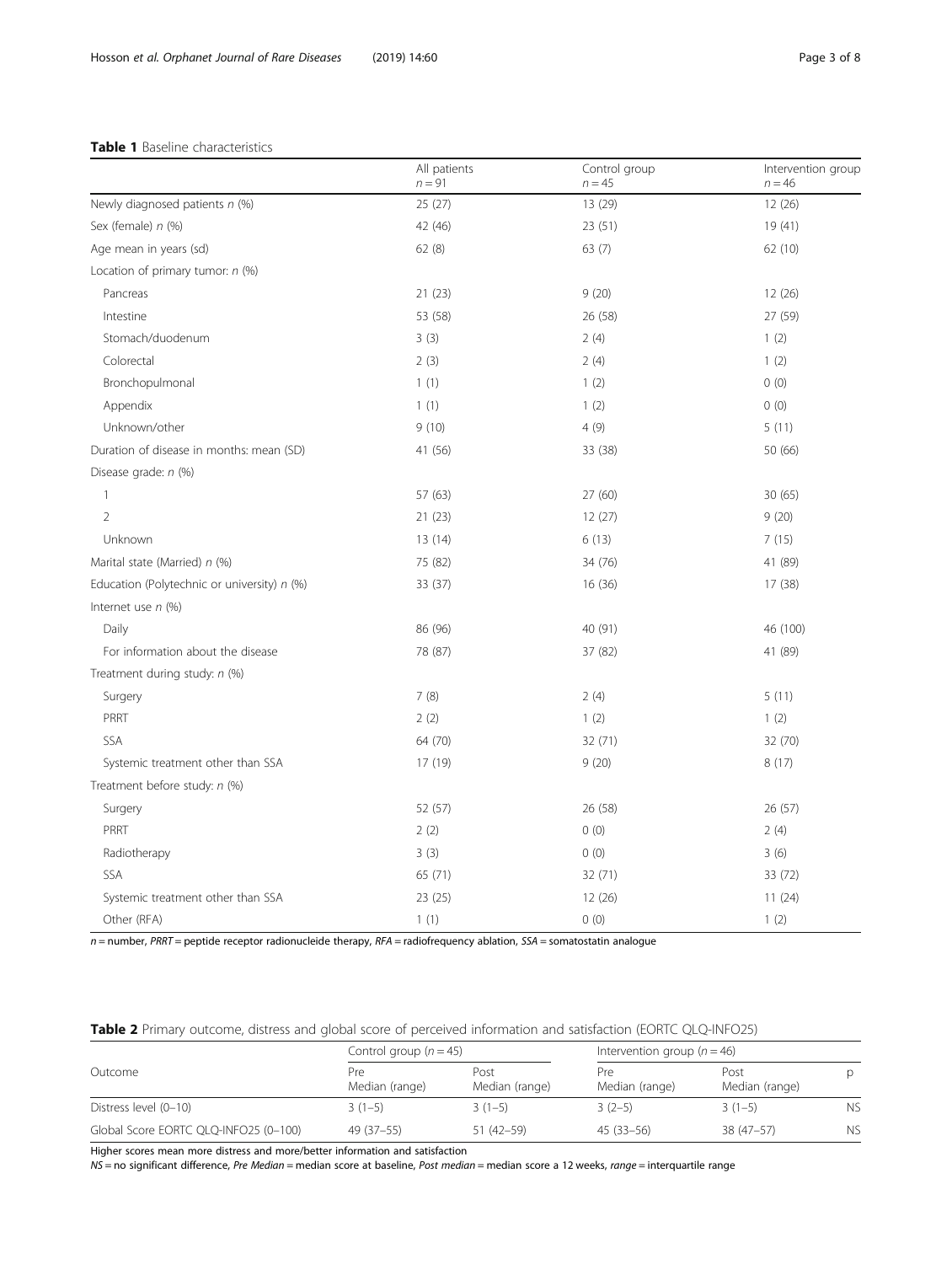|                    |                       | Control group ( $n = 45$ ) |                       | Intervention group ( $n = 46$ ) |           |  |
|--------------------|-----------------------|----------------------------|-----------------------|---------------------------------|-----------|--|
| Outcome            | Pre<br>Median (range) | Post<br>Median (range)     | Pre<br>Median (range) | Post<br>Median (range)          | p         |  |
| Practical problems | $0(0-4)$              | $0(0-4)$                   | $0(0-4)$              | $0(0-5)$                        | <b>NS</b> |  |
| Social problems    | $0(0-0)$              | $0(0-4)$                   | $0(0-0)$              | $0(0-0)$                        | 0.002     |  |
| Emotional problems | $3.5(0-13)$           | $6(0-12)$                  | $7(1-16)$             | $7(1-16)$                       | <b>NS</b> |  |
| Spiritual problems | $0(0-0)$              | $0(0-0)$                   | $0(0-0)$              | $0(0-0)$                        | <b>NS</b> |  |
| Physical problems  | $8(4-18)$             | $10(6-19)$                 | $13(7-21)$            | $12(5-20)$                      | <b>NS</b> |  |
| Global score       | $14(7-32)$            | $17(6-44)$                 | $21(12-41)$           | $21(7-44)$                      | <b>NS</b> |  |

<span id="page-3-0"></span>Table 3 Distress (Distress thermometer and Problem List)

Higher scores mean more distress (from problems). The p-value shows the differences between the pre-post changes of the control group versus the intervention group

NS = no significant difference, Pre Median: median score at baseline, Post median; median score a 12 weeks, range; interquartile range

domains (Additional file [1](#page-6-0) and Additional file [2](#page-6-0): Tables S1 and S2).

In this subgroup, perceived information and satisfaction did not differ between the control group and intervention group. We found a difference for only one item, 'information about the disease in the QLQ-INFO25'; after 12 weeks this score decreased in the intervention group and increased in the control group ( $p = 0.046$ ). Most patients agreed with the statements on the self-constructed questionnaire (Additional file [1](#page-6-0) and Additional file [2](#page-6-0): Table S5).

#### **Discussion**

In this randomised trial we found that WINS did not reduce distress nor improved NETs patients' perception of and satisfaction with information received. We found

the same results in the pre-planned subgroup analyses with newly diagnosed patients.

Developing a web-based system (WBS) providing patient detailed information corresponding to their individual needs and wishes is difficult [\[12\]](#page-6-0). The contact and communication with health care professionals remains a crucial source of information and support for patients with NET. Other web-based studies have shown that web-based technology does not replace patient-provider communication [[13\]](#page-6-0). In one such study, in which 103 cancer patients received questionnaires about the WBS, the highest rated component was receiving an answer from a nurse. In another trial in 766 patients receiving chemotherapy for solid cancers, patients were randomised to either standard care or to standard care plus a web-based self-reporting system. Physicians received

Table 4 Perceived information and satisfaction (EORTC QLQ-INFO25)

|                                       | Control group ( $n = 45$ ) |                        | Intervention group ( $n = 46$ ) |                        |           |
|---------------------------------------|----------------------------|------------------------|---------------------------------|------------------------|-----------|
| Outcome                               | Pre<br>Median (range)      | Post<br>Median (range) | Pre<br>Median (range)           | Post<br>Median (range) | р         |
| Information about                     |                            |                        |                                 |                        |           |
| Disease                               | $50(33-58)$                | $50(42-65)$            | $50(33-60)$                     | $50(33-67)$            | <b>NS</b> |
| Medical tests                         | $67(44-67)$                | $67(44-67)$            | $67(56-67)$                     | $67(28-56)$            | <b>NS</b> |
| Treatments                            | $44(25-56)$                | $39(33 - 56)$          | 44 (28-56)                      | $8(0-27)$              | <b>NS</b> |
| Other services                        | $17(0-25)$                 | $17(8-33)$             | $17(6-23)$                      | $8(0-27)$              | <b>NS</b> |
| Different location of care facilities | $0(0-33)$                  | $33(0-33)$             | $0(0-33)$                       | $0(0-33)$              | <b>NS</b> |
| How to help yourself                  | $33(0-33)$                 | $33(0-33)$             | $17(0-33)$                      | $33(0-33)$             | <b>NS</b> |
| Satisfaction with information         | $67(33-67)$                | $67(33-67)$            | $67(33-67)$                     | $67(33-67)$            | <b>NS</b> |
| Helpfulness of information            | $67(50-67)$                | $67(67-67)$            | $67(67-67)$                     | $67(33-67)$            | <b>NS</b> |
| Percentage of patients                |                            |                        |                                 |                        |           |
| Received written information          | 91                         | 91                     | 78                              | 80                     |           |
| Received cd/video                     | $\overline{2}$             | 2                      | $\overline{2}$                  | $\Omega$               |           |
| Wish to receive more info             | 53                         | 31                     | 57                              | 38                     |           |
| Wish to receive less info             | $\overline{2}$             | $\circ$                | $\overline{2}$                  | 0                      |           |

Higher scores indicate more/better information and satisfaction. The p-value shows the differences between the pre-post changes of the control group versus the intervention group

cd = compact disk, NS = no significant difference, Pre Median = median score at baseline, Post median = median score a 12 weeks, range = interquartile range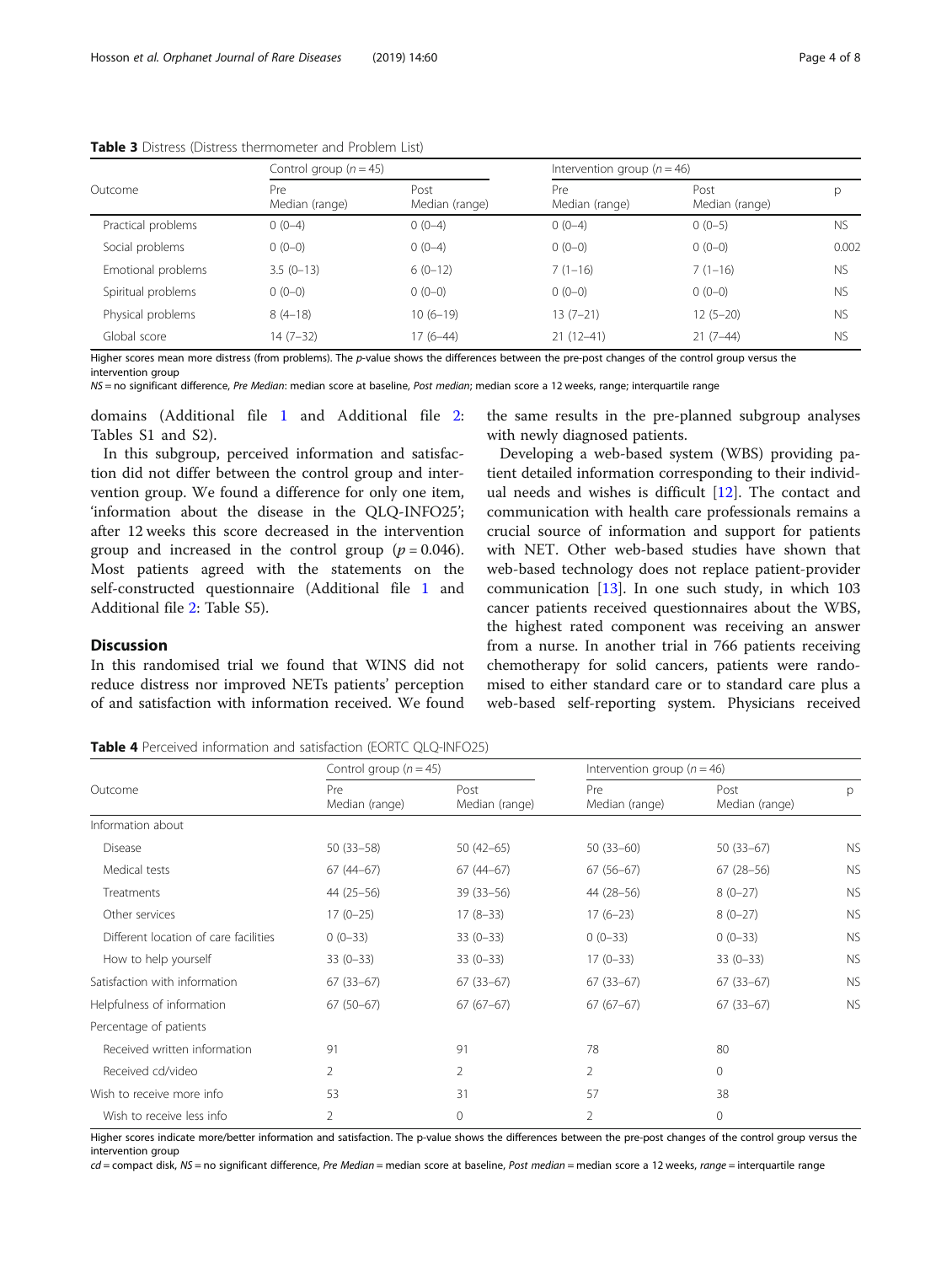<span id="page-4-0"></span>Table 5 Questionnaire based on patients' opinion and use of the website (based on constructs of the Technology Acceptance Model)

|                                                     | Intervention group<br>$(n = 46)$ |
|-----------------------------------------------------|----------------------------------|
| Outcome                                             | Median (range)                   |
| The website is useful to me                         | $4(4-4)$                         |
| The information at the website is interesting to me | $4(4-4)$                         |
| I find this a site that adds value                  | $4(3-5)$                         |
| I have a positive attitude towards the website      | $4(4-5)$                         |
| I would recommend the site to peers                 | $4(3-5)$                         |
| How often do you visit the website                  | $3(2-4)$                         |

Higher scores indicate more agreement with the statement (except for number of visits)

Median: median score (at 12 weeks), range; interquartile range

symptom printouts at visits and nurses received e-mail alerts when participants of the intervention group reported severe or worsening symptoms. In this trial, QoL improved (34% vs. 18%;  $p < 0.001$ ) and OS was higher (31 vs. 26 months;  $p = 0.03$ ) in the intervention group compared to the group receiving standard care only [[14\]](#page-6-0). Another example, that web-based technology does not replace patient-provider communication, was presented in a randomised controlled study of a website providing additional information and symptom self-management support in 325 breast and prostate cancer patients. Distress was used as the primary endpoint [\[15](#page-6-0)]. Compared to the control group, which was given uniform resource locators (URLs) of publically available cancer information websites, an improvement for patients in the intervention group was found only on the subscale 'global distress index'.

A potential explanation for these findings could be that NET patients obtain sufficient information by usual care that all patients received. In our trial all patients had easy access to specialists and nurses during standard care, which might have satisfied their need for information. Furthermore, patients were able to get information from the NET patient association  $[16]$  $[16]$ . We did not use a control group receiving no information which can be regarded as a limitation of our study.

At baseline half of the patients in both groups indicated that they wanted more information about the disease. During study period, the need for more information decreased in both groups. A decline in the need for information during the course of the disease was observed in other studies analysing patients with other types of cancer [[17](#page-6-0), [18](#page-6-0)]. Furthermore, patients only visited the WBS sporadically. Patients were not requested to visit the website more frequent, which also could be seen as a limitation. Sporadically visiting a WBS was also reported in other trials using a WBS [[15,](#page-6-0) [19\]](#page-6-0). In a qualitative interview study, one of the three main reasons

reported for not using a WBS was that patients had sufficient access to information elsewhere [\[20](#page-6-0)]. In two other studies, in patients with cancer and brain tumours, patients reported that they avoided using the WBS because they did not want to be reminded of their suffering or, because they had a preference for other kinds of communication [[20,](#page-6-0) [21\]](#page-7-0).

Another limitation is that we could only analyze patients with outcome data on the second assessment, as the primary endpoint was the pre-post change of distress and satisfaction with perceived information. For that, the 14 (13%) of the patients who withdrew early, or who did not complete the end-of-study questionnaires were excluded from the analysis.

#### Conclusion

In NET patients, WINS did not improve distress scores and patients' perception of or satisfaction with information received, compared to patients receiving standard care only. Despite the need for more information, the WINS does not have added value to the information and care provided by health care professionals.

#### **Methods**

#### Participants

Eligible participants were adult patients treated at the University Medical Centre Groningen Department of Medical Oncology for NET grade 1 or 2 (World Health Organization 2010 classification) with the primary tumour at any site of origin, and who were proficient in Dutch (both reading and writing). Patients with a life expectancy of less than 3 months as evaluated by their doctor were excluded. The study was approved by the medical ethical committee of the UMCG and registered in ClinicalTrials.gov ([NCT02472678\)](https://www.clinicaltrials.gov/ct2/show/NCT02472678?term=walenkamp&rank=9). All patients gave written informed consent.

#### Randomisation process and study procedure

For a detailed description of study procedures, see Additional file [1](#page-6-0) and Fig. [1.](#page-1-0) The included patients were stratified randomised for those diagnosed within 6 months and those with disease duration ≥6 months. Patients were randomised 1:1 to the control group, receiving standard care, or the intervention group, which received standard care with additional access to WINS. At baseline patients' socio-demographic and disease characteristics, internet use and health care use were collected. Patients in both groups received a questionnaire about their perception of and satisfaction with the received information and their QoL. The control group was also given a questionnaire about distress and problems. After returning the questionnaires, patients in the intervention group received log-in information for website access. At the first website visit, the patients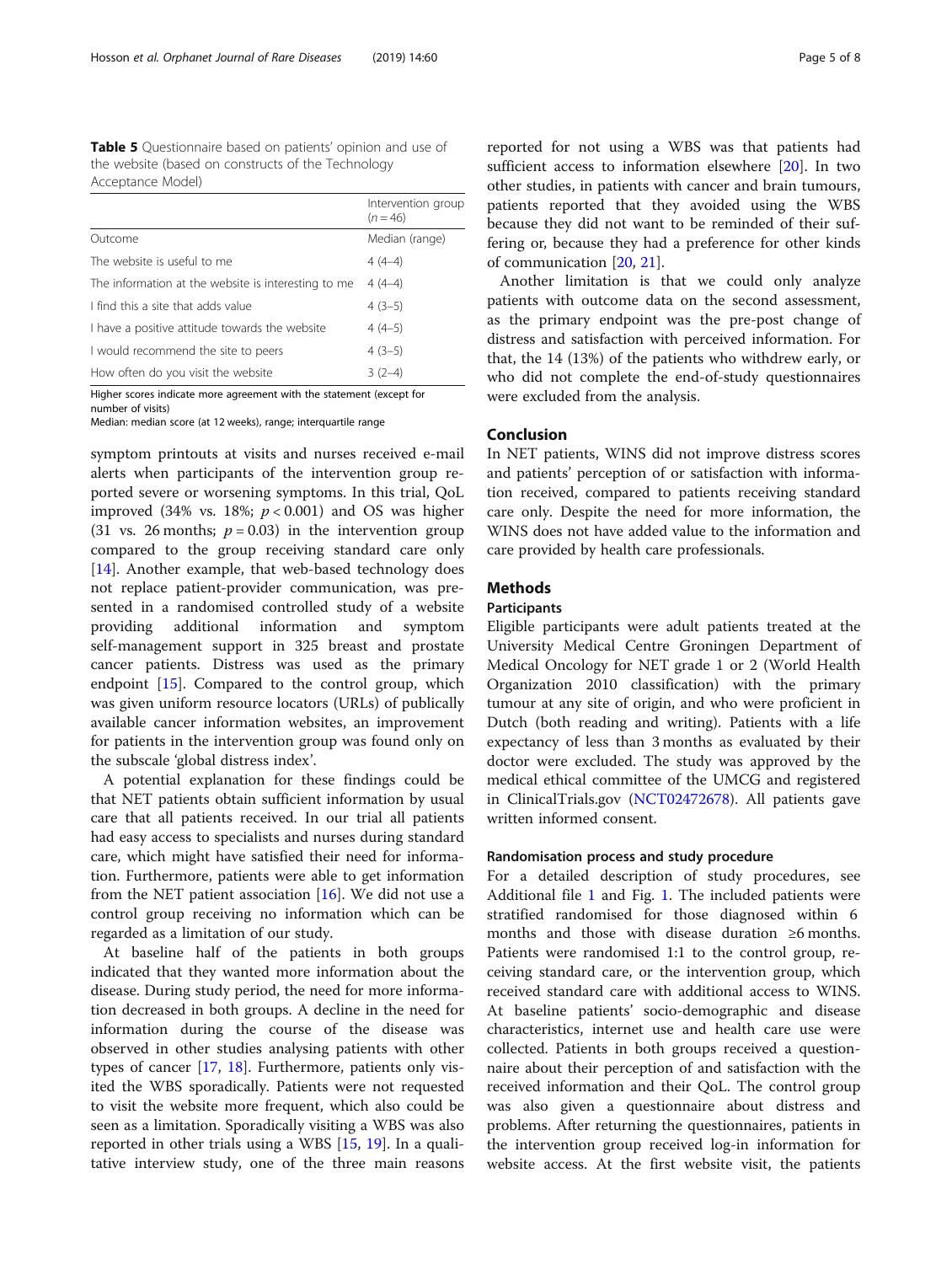were asked to complete a questionnaire about distress and problems at baseline, before they were given access to the other items on the website. At 12 weeks follow-up, all patients were asked to complete the questionnaires again, with an additional questionnaire to asses empowerment. Patients in the intervention group were asked to complete the questionnaire about distress and problems at the WINS instead of completing it with pen and paper. Furthermore, they were requested to complete an additional questionnaire about their use of and opinion about WINS.

#### Standard care and study intervention

All patients received standard care. At their first visit at the Department of Medical Oncology patients are informed verbally about the disease and they meet the oncology nurse to become acquainted. During follow-up visits, the medical oncologist evaluates the general well-being, discusses possible treatment options and treatment side-effects (if applicable) and answers questions of the patient. Between follow-up visits all patients could consult an oncology nurse 24 h a day, 7 days a week by telephone. Furthermore, patients were able to get information from the NET patient association  $[16]$  $[16]$ . If physical and/or psychosocial problems require more in-depth discussion, investigation or treatment, patients can receive a consultation with the oncology nurse, oncologist or other health care professionals.

In the intervention group, the questionnaire about distress and problems served as a self-screening tool for physical and psychosocial problems. By using WINS, patients could obtain personalised information about reported problems. Self-screening was performed by the online version of the Dutch Distress Thermometer (DT) and Problem List (PL). Immediately after completion of the DT and PL. Patients received online information on the physical and psychosocial problems they reported on the digital PL. This information comprises: a) description and background information of their reported problem b) advice on how to cope with the problem (self-help) c) what health care professional could be consulted when self-help insufficiently alleviates problems. On the WINS, patients could also find general information about the disease, read about the experiences of other NET patients and find links to other relevant websites. Any time, patients could send an e-mail with a question or request a telephone consultation with the investigators (physicians experienced in treating NET patients) in case of questions, problems or request further referral'.

#### Outcome measurements

Illness-related patient characteristics were extracted from the medical records at baseline. All other measurements were performed by self-report questionnaires. Selection of endpoints was based on the results of the pilot study [[11](#page-6-0)]. According to our pre planned protocol our primary endpoint was the combined endpoint of distress the change in distress level combined with change in global score of perception of and satisfaction with information received. Distress was measured using the validated Dutch Distress Thermometer (DT) and Problem list (PL) [\[22\]](#page-7-0). This questionnaire consisted of one single item that asks patients to indicate the amount of overall distress experienced during the past week and a PL with several items divided into five domains. Higher scores indicate more distress or more problems. The EORTC QLQ-INFO25 in Dutch was used to evaluate patients' perception of and satisfaction with information received [[23](#page-7-0)]. Higher scores indicate better perceived information provision. The measures of the validated QLQ-INFO25 are categorized and scored according to the EORTC guidelines. For a more detailed descripition of the questionnaires, see our pilot study. An additional questionnaire, only given to the intervention group at end of study was based on the constructs of 'perceived usefulness' and 'attitude and usage' from the revised Technology Acceptance Model and on a self-constructed question on a 5-point likert scale; if patients recommend WINS to other NET patients [[24](#page-7-0)].

#### Sample size calculation

Sample size calculation was based on the results of the pilot study, in which only newly diagnosed patients were included. To detect a significant difference in the change of the distress thermometer between the control and intervention group, using an independent t-test with an effect size of 0.6, we calculated that 90 patients had to be included (Additional file [1\)](#page-6-0). Taking into account a dropout of 15%, we included 105 patients in this study,

#### Statistical analysis

For descriptive statistics, mean and standard deviation (sd) for normal distribution and median and interquartile range for other distributions and frequencies were calculated for all measures. The scores of the EORTC questionnaires were calculated according to the EORTC guidelines [[23,](#page-7-0) [25,](#page-7-0) [26](#page-7-0)]. An independent t-test or Mann Whitney U test was performed, depending on the kind of distribution, to detect differences between the pre-post changes of standard care complemented with the WINS versus standard care alone. Given the negative findings of the outcome we did not correct for multiple comparison issues. Subgroup analysis was performed in newly diagnosed patients. Differences were considered significant at  $p < 0.05$ . Analyses were performed with the software package SPSS, version 23 for Windows (SPSS, Inc., Chicago, IL, USA). Patients who were lost to follow up were excluded from analysis.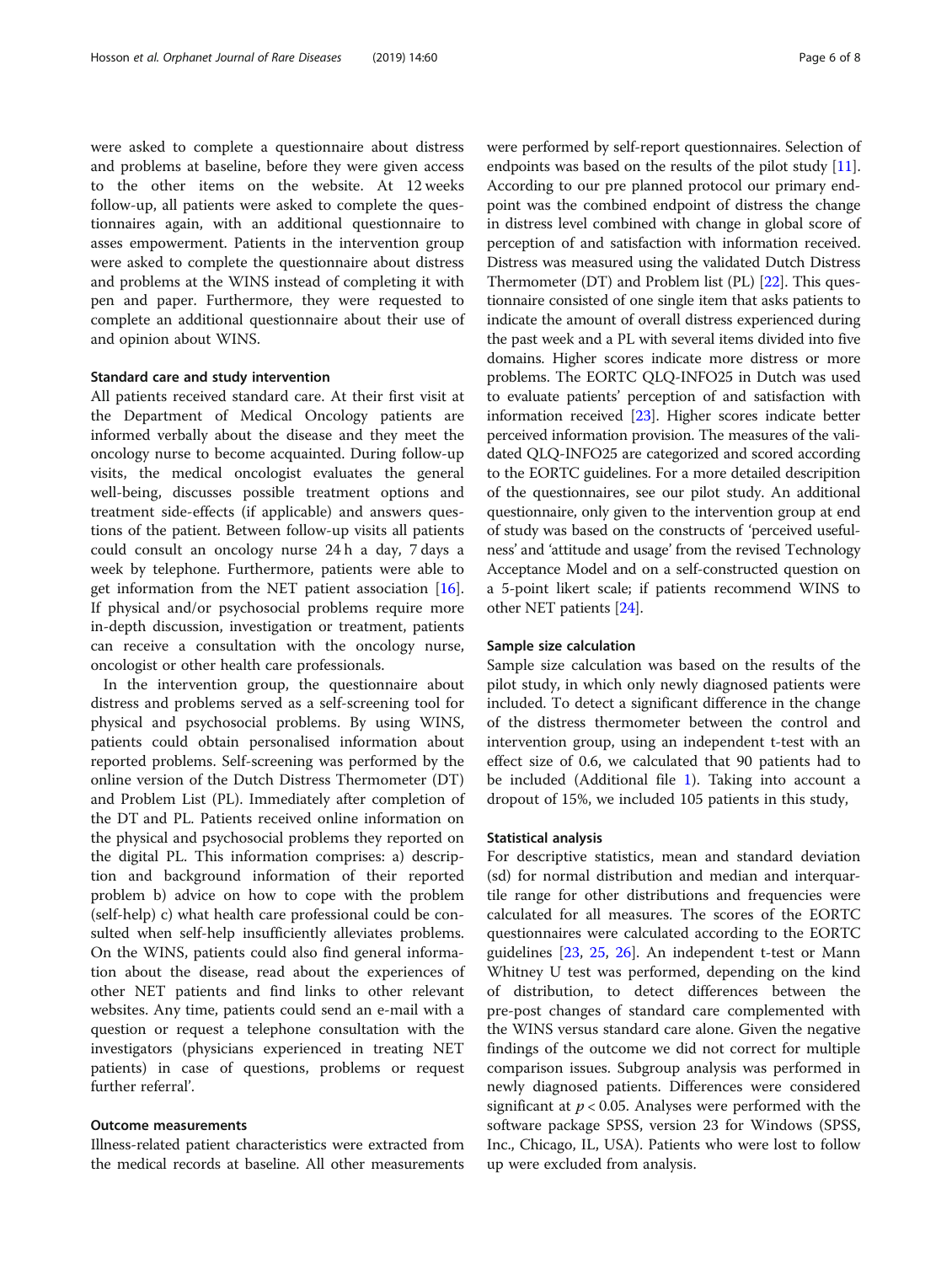#### <span id="page-6-0"></span>Additional files

[Additional file1:](https://doi.org/10.1186/s13023-019-1035-3) Supportive Information. (DOCX 24 kb)

[Additional file 2:](https://doi.org/10.1186/s13023-019-1035-3) Table S1. Distress in newly diagnosed patients (Distress thermometer and Problem List). Table S2. Perceived information and satisfaction with information in newly diagnosed patients (EORTC QLQ-INFO25). Table S3A. Quality of life in newly diagnosed patients (EORTC QLQ-C30). Table S3B. Quality of life in newly diagnosed patients (EORTC QLQ-GINET21). Table S4. Empowerment in newly diagnosed patients (CEO). Table S5. Questionnaire on patients' opinions and use of the website in newly diagnosed patients (based on constructs of the Technology Acceptance Model). Table S6A. Quality of life (EORTC QLQ-C30). Table S6B. Quality of life (EORTC QLQ-GINET21). Table S7. Empowerment (CEO). (DOCX 50 kb)

#### Abbreviations

CEO: Constructs empoering outcomes; DT: Distress; EORTC: Eoropean organization for research and treatment of cancer; N: Number; NET: Neuroendocrine tumor; PL: Problem list; QLQ: Quality of life questionnaire; QoL: Quality of life; RCT: Randomised controlled trial; SD: Standard deviation; SI: Supportive information; TAM: Technical acceptance model; WBS: Web-based system; WINS: Web-based personalised information and support system

#### Acknowledgements

The authors have no acknowledgements to declare.

#### Funding

This project was supported by an educational grant of Ipsen made available to the UMCG.

#### Availability of data and materials

Patient level data can be made available from the corresponding author after discussion with the trial management committee. Consent from participants for data sharing was not obtained but any shared data will be anonymised.

#### Authors' contributions

GB, LDH, DJG, EGV, AMW contributed equally to the development of the protocol. GB, LDH, HE, DJG, EGV and AMW, managed patient enrolment. LDH and GHB analysed the data. GB and LDH drafted the manuscript, and all other members of the writing committee contributed amendments and critical review. All authors had full access to the data and all members of the writing committee approved the final manuscript and the decision to submit for publication. AMW is guarantor.

#### Ethics approval and consent to participate

The study was approved by the medical ethical committee of the UMCG. Results were reviewed at regular intervals by an independent data monitoring and ethical committee.

#### Consent for publication

Not applicable.

#### Competing interests

All authors have completed the ICMJE uniform disclosure form at [www.icmje.org/coi\\_disclosure.pdf](http://www.icmje.org/coi_disclosure.pdf) and declare: no support from any organisation for the submitted work; no financial relationships with any organisations that might have an interest in the submitted work in the previous three years; no other relationships or activities that could appear to have influenced the submitted work.

#### Publisher's Note

Springer Nature remains neutral with regard to jurisdictional claims in published maps and institutional affiliations.

#### Author details

<sup>1</sup>Department of Medical Oncology, University of Groningen, University Medical Centre Groningen, DA11, PO Box 30.001, 9700, RB, Groningen, The Netherlands. <sup>2</sup>Department of Epidemiology, University of Groningen University Medical Centre Groningen, Groningen, The Netherlands.

#### Received: 27 August 2018 Accepted: 17 February 2019 Published online: 28 February 2019

#### References

- 1. Ramage JK, Ahmed A, Ardill J, et al. Guidelines for the management of gastroenteropancreatic neuroendocrine (including carcinoid) tumours (NETs). Gut. 2012;61:6–32.
- 2. Lawrence B, Gustafsson BI, Chan A, Svejda B, Kidd M, Modlin IM. The epidemiology of gastroenteropancreatic neuroendocrine tumors. Endocrinol Metab Clin N Am 2011;40:1,18, vii.
- 3. Oberg KE. The management of neuroendocrine tumours: current and future medical therapy options. Clin Oncol (R Coll Radiol). 2012;24:282–93.
- 4. Dasari A, Shen C, Halperin D, et al. Trends in the incidence, prevalence, and survival outcomes in patients with neuroendocrine tumors in the United States. JAMA Oncol. 2017;3:1335–42.
- 5. Haugland T, Vatn MH, Veenstra M, Wahl AK, Natvig GK. Health related quality of life in patients with neuroendocrine tumors compared with the general Norwegian population. Qual Life Res. 2009;18:719–26.
- 6. Haugland T, HA DV. Symptoms, Psychosocial Factors, and Health-related quality of life in patients with neuroendocrine tumors: an integrative review. Cancer Nurs. 2018. Epub ahead of print. [https://doi.org/10.1097/NCC.](https://doi.org/10.1097/NCC.0000000000000614) [0000000000000614](https://doi.org/10.1097/NCC.0000000000000614).
- 7. Faller H, Strahl A, Richard M, Niehues C, Meng K. The prospective relationship between satisfaction with information and symptoms of depression and anxiety in breast cancer: a structural equation modeling analysis. Psychooncology. 2017;26:1741–8.
- 8. Husson O, Mols F, Van de Poll-Franse LV. The relation between information provision and health-related quality of life, anxiety and depression among cancer survivors: a systematic review. Ann Oncol. 2011;22:761–72.
- 9. Bouma G, Admiraal JM, de Vries EG, Schroder CP, Walenkamp AM, Reyners AK. Internet-based support programs to alleviate psychosocial and physical symptoms in cancer patients: a literature analysis. Crit Rev Oncol Hematol. 2015;95:26–37.
- 10. Feinberg Y, Law C, Singh S, Wright FC. Patient experiences of having a neuroendocrine tumour: a qualitative study. Eur J Oncol Nurs. 2013;17:541–5.
- 11. Bouma G, de Hosson LD, van Woerkom CE, et al. Web-based information and support for patients with a newly diagnosed neuroendocrine tumor: a feasibility study. Support Care Cancer. 2017;25:2075–83.
- 12. Kuenzel U, Monga Sindeu T, Schroth S, Huebner J, Herth N. Evaluation of the quality of online information for patients with rare cancers: thyroid cancer. J Cancer Educ. 2017; Epub ahead of print.
- 13. Ruland CM, Maffei RM, Borosund E, Krahn A, Andersen T, Grimsbo GH. Evaluation of different features of an eHealth application for personalized illness management support: cancer patients' use and appraisal of usefulness. Int J Med Inform. 2013;82:593–603.
- 14. Basch E, Deal AM, Dueck AC, et al. Overall survival results of a trial assessing patient-reported outcomes for symptom monitoring during routine cancer treatment. JAMA. 2017;318:197–8.
- 15. Ruland CM, Andersen T, Jeneson A, et al. Effects of an internet support system to assist cancer patients in reducing symptom distress: a randomized controlled trial. Cancer Nurs. 2013;36:6–17.
- 16. Stichting NET-groep, informatie over neuro-endocriene kanker 2017. NET-groep. (2017, at [http://www.net-kanker.nl/\)](http://www.net-kanker.nl/).
- 17. S. Mattson, E.M.G. Olsson, B. Johansson, M. Carlsson. Health-related internet use in people with cancer: results from a cross-sectional study in two outpatient clinics in Sweden. 2017;e163.
- 18. Matsuyama RK, Kuhn LA, Molisani A, Wilson-Genderson MC. Cancer patients' information needs the first nine months after diagnosis. Patient Educ Couns. 2013;90:96–102.
- 19. Vogel RI, Petzel SV, Cragg J, et al. Development and pilot of an advance care planning website for women with ovarian cancer: a randomized controlled trial. Gynecol Oncol. 2013;131:430–6.
- 20. Varsi C, Gammon D, Wibe T, Ruland CM. Patients' reported reasons for nonuse of an internet-based patient-provider communication service: qualitative interview study. J Med Internet Res. 2013;15:e246.